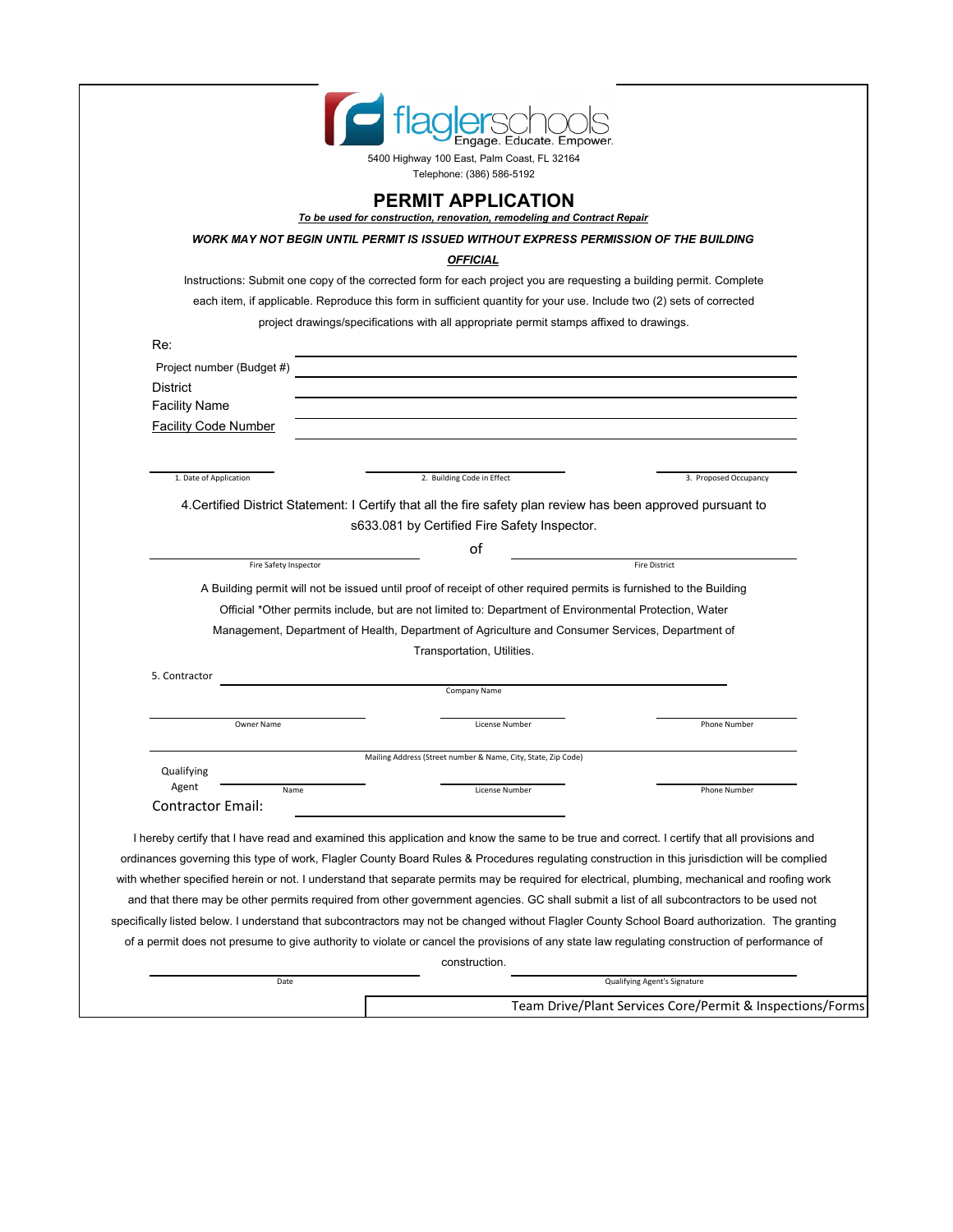**2 | P age** Check all that apply: Describe work by Discipline: Electrical: Mechanical: Plumbing: Construction: Other: by the Superintendent of Schools or his designee. (Furnish Budget Information) Certified District Statement: I Certify that the project for which the permit is requested is adequately funded and has been approved WELLS, POOLS, FURNACES, BOILERS, HEATERS, BOILERS, TANKS, AND AIR CONDITIONERS, etc. construction in this jurisdiction. I understand that a separate permit must be secured for ELECTRICAL WORK, PLUMBING, SIGNS, **PERMIT APPLICATION (Continuation)** 6. Application is hereby made to obtain a permit to do the work and installations as indicated. I certify that no work or installation has commenced prior to the issuance of a permit and that all work will be performed to meet the standards of all laws regulating 9. Student Stations (additional) Date 8. Construction Cost Project Name NEW FACILITY 7. Project Description: 10. Area (gross sq. ft.) District Administrator or Principal REMODELING RENOVATION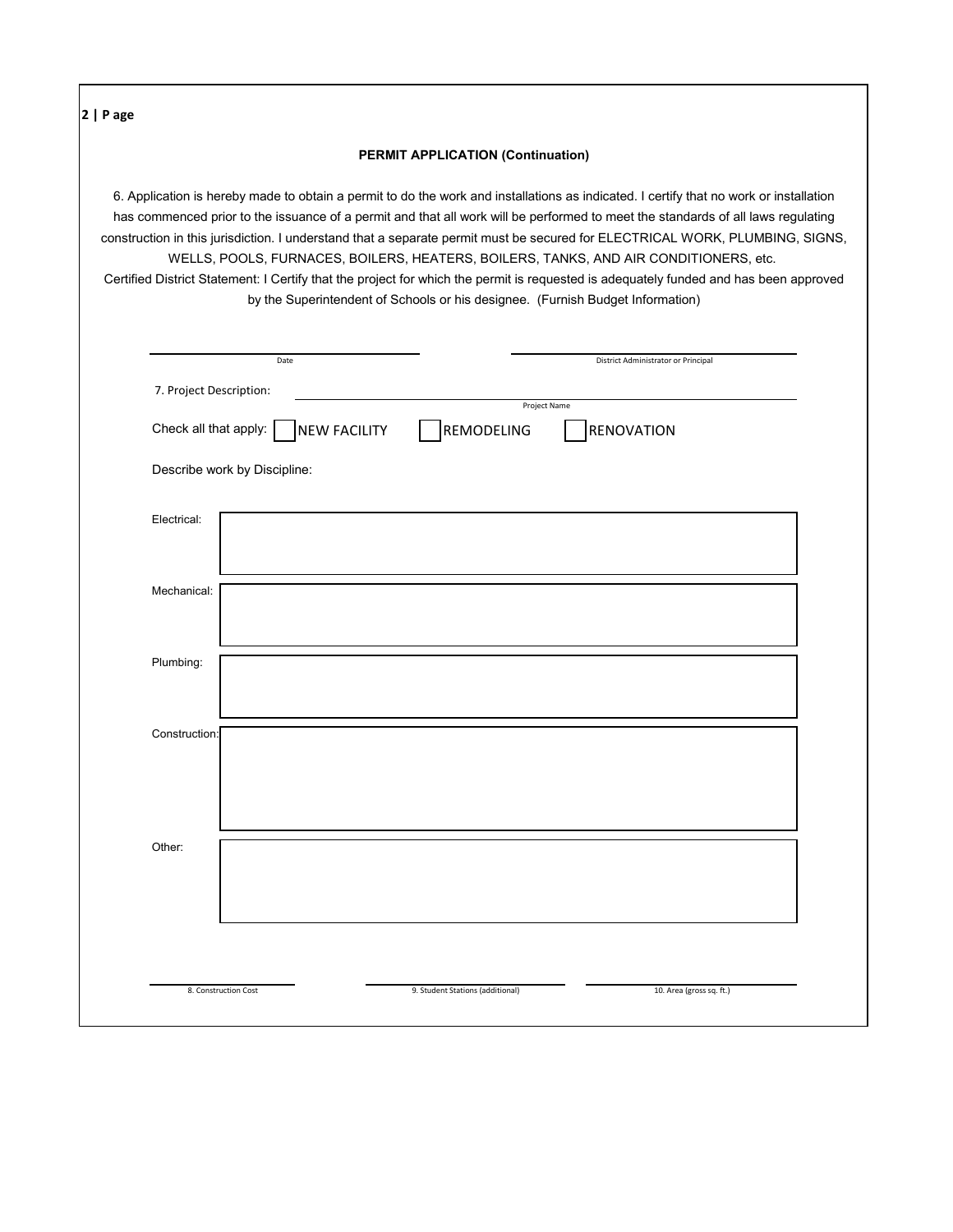|                                                             | 3   P age<br><b>PERMIT APPLICATION (Continuation)</b> |                                          |              |  |  |
|-------------------------------------------------------------|-------------------------------------------------------|------------------------------------------|--------------|--|--|
|                                                             | 11. Design Consultants (Fill in all that apply):      |                                          |              |  |  |
| Architect:                                                  |                                                       |                                          |              |  |  |
|                                                             | Name                                                  | License Number                           | Phone Number |  |  |
|                                                             |                                                       | <b>Mailing Address</b>                   |              |  |  |
| Civil<br>Engineer:                                          | Name                                                  | License Number                           |              |  |  |
|                                                             |                                                       | <b>Mailing Address</b>                   | Phone Number |  |  |
| Structural                                                  |                                                       |                                          |              |  |  |
| Engineer:                                                   | Name                                                  | License Number                           | Phone Number |  |  |
|                                                             |                                                       | <b>Mailing Address</b>                   |              |  |  |
| Electrical                                                  |                                                       |                                          |              |  |  |
| Engineer:                                                   | Name                                                  | License Number                           | Phone Number |  |  |
|                                                             |                                                       | <b>Mailing Address</b>                   |              |  |  |
|                                                             |                                                       |                                          |              |  |  |
|                                                             | 12. Sub Contractors (Fill in all that apply):         |                                          |              |  |  |
|                                                             | Name                                                  | License Number                           | Phone Number |  |  |
|                                                             |                                                       | <b>Mailing Address</b>                   |              |  |  |
|                                                             |                                                       |                                          |              |  |  |
|                                                             | Name                                                  | License Number                           | Phone Number |  |  |
|                                                             |                                                       | <b>Mailing Address</b>                   |              |  |  |
|                                                             | Name                                                  | License Number                           | Phone Number |  |  |
|                                                             |                                                       | <b>Mailing Address</b>                   |              |  |  |
|                                                             |                                                       |                                          |              |  |  |
|                                                             | Name                                                  | License Number                           | Phone Number |  |  |
| Roofing:<br>Plumbing:<br>Gas:<br>Mechanical:<br>Electrical: |                                                       | <b>Mailing Address</b>                   |              |  |  |
|                                                             | Name                                                  | License Number<br><b>Mailing Address</b> | Phone Number |  |  |